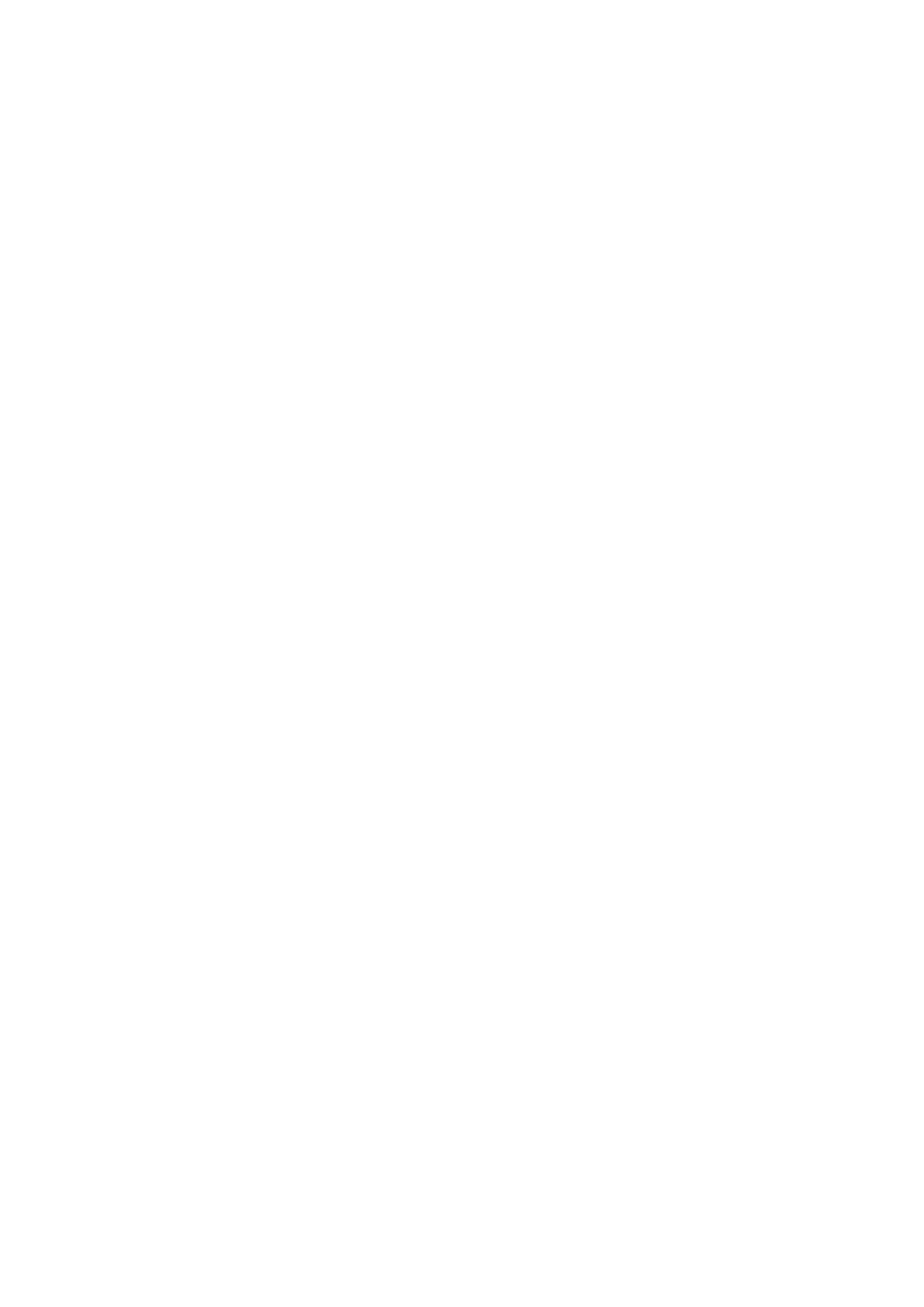

# **1 Welcome**

The meeting was opened with a karakia.

# **2 Apologies**

There were no apologies.

# **3 Declaration of Interest**

There were no declarations of interest.

# **4 Confirmation of Minutes**

Resolution number DTCF/2022/6

MOVED by Chairperson R Jackson, seconded by Member T van Tonder:

**That the Devonport-Takapuna Local Board Community Forum:**

**a) confirm the ordinary minutes of its meeting, held on Tuesday, 22 February 2022, as a true and correct.**

**CARRIED**

# **5 Leave of Absence**

There were no leaves of absence.

# **6 Acknowledgements**

There were no acknowledgements.

#### **7 Petitions**

There were no petitions.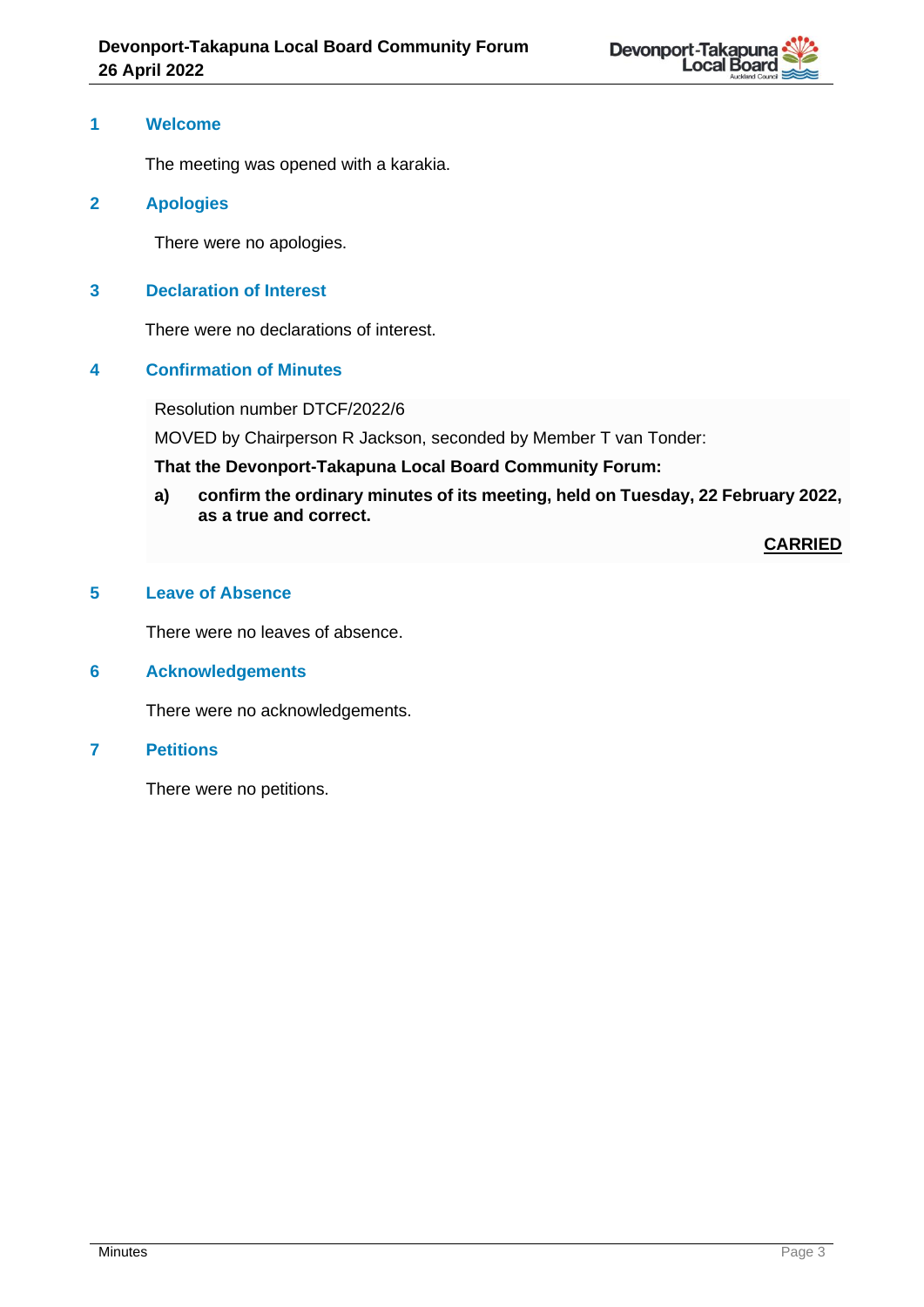

### **8 Deputations**

# **8.1 North Shore Radio Yacht Squadron**

Graham Cross – NSRYS Commodore, Peter Willcox – Aquatic Wed Management LTD Northern Regional Manager and Terry Valder NSRYS Sailing Captain, were in attendance to address the board in support of this item.

A document was tabled. A copy has been placed on the official minutes and is available on the Auckland Council website as a minutes attachment.

Resolution number DTCF/2022/7

MOVED by Chairperson R Jackson, seconded by Member A Bennett:

**That the Devonport-Takapuna Local Board Community Forum:**

- **a) provide the North Shore Radio Yacht Squadron presentation and proposal to Auckland Council's Infrastructure and Environmental Services and request their feedback.**
- **b) receive the presentation from North Shore Radio Yacht Squadron and thank Graham Cross, Peter Willcox and Terry Valder for their attendance.**

**CARRIED**

#### **Attachments**

- A 26 April 2022 Devonport-Takapuna Local Board Community Forum Item 8.1: North Shore Radio Yacht Squadron - Report for RC Yacht Squadron Quarry Lake- Sonar Scan
- B 26 April 2022 Devonport-Takapuna Local Board Community Forum Item 8.1: North Shore Radio Yacht Squadron - Quarry Lake Budget

#### **9 Public Forum**

# **9.1 Project Employ - Group overview and update**

Sarah Dann-Hoare – Project Employ Director and Diane Eaglesome were in attendance to address the board in support of this item.

Resolution number DTCF/2022/8

MOVED by Chairperson R Jackson, seconded by Member T Deans:

**That the Devonport-Takapuna Local Board Community Forum:**

**a) receive the presentation from Project Employ and thank Sarah Dann-Hoare and Diane Eaglesome for their attendance.**

**CARRIED**

#### **9.2 Max Whitehead - National Policy Statement (Urban Development)**

Max Whitehead was in attendance to address the board in support of this item.

Resolution number DTCF/2022/9

MOVED by Chairperson R Jackson, seconded by Deputy Chairperson J O'Connor:

### **That the Devonport-Takapuna Local Board Community Forum:**

**a) receive the presentation from Max Whitehead and thank him for his attendance.** 

**CARRIED**